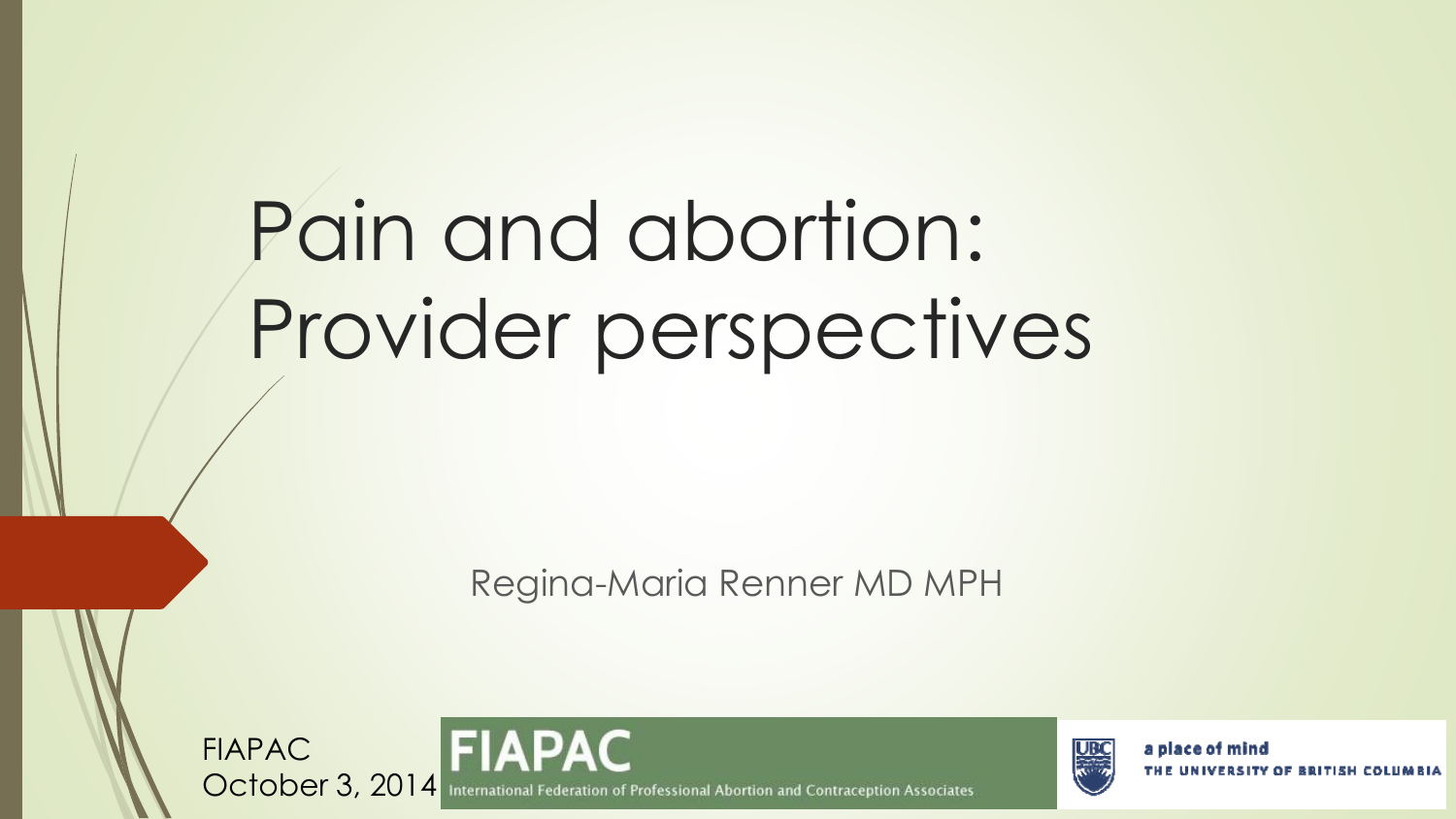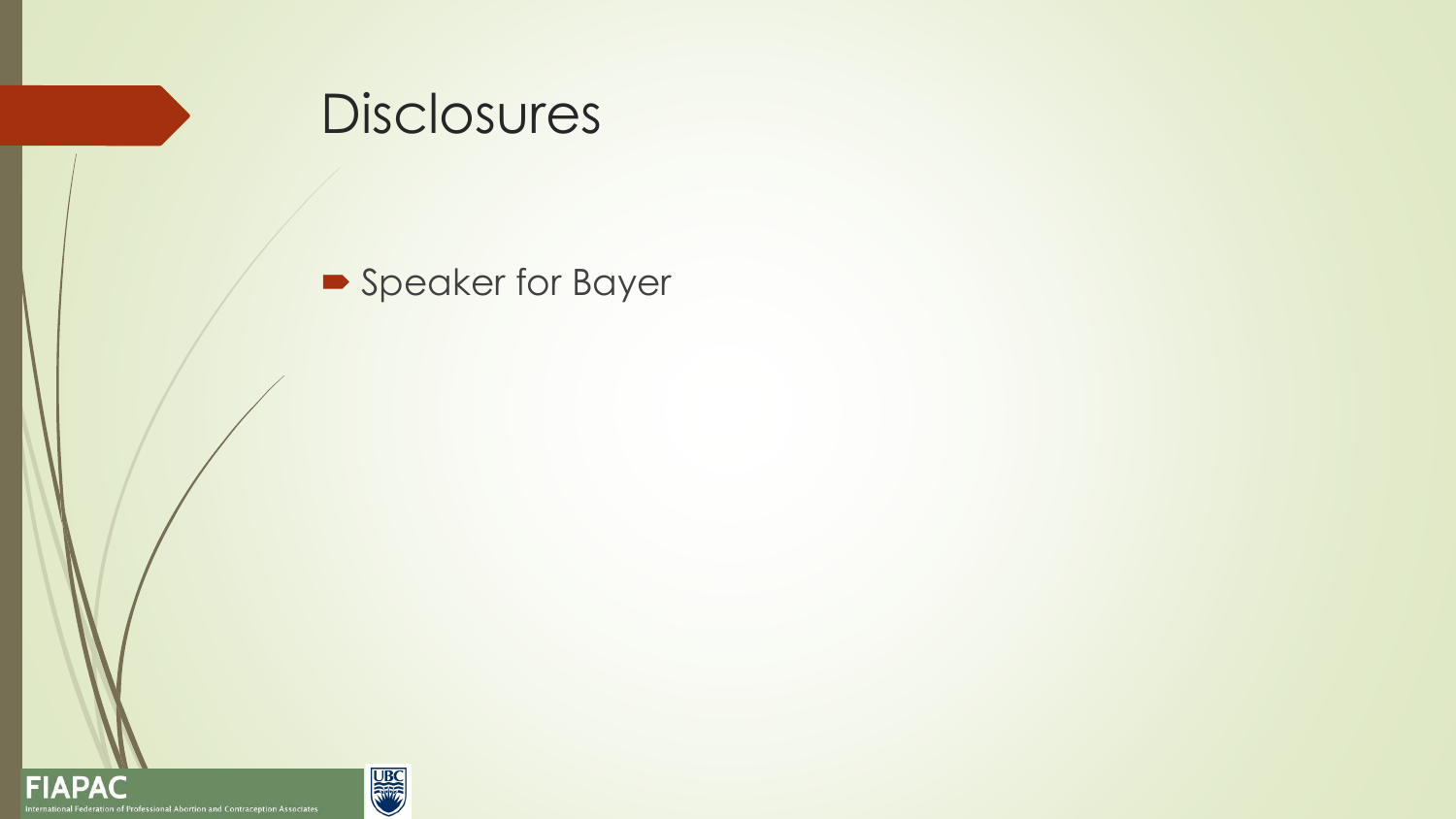# **Objectives**

- Pain management options
- **Perception of pain (provider vs patient)**
- **Explore provider perspectives on pain management in** abortion care
- **Cultural aspects**
- Recommendations by Medical societies on pain management in abortion care (RCOG, NAF)



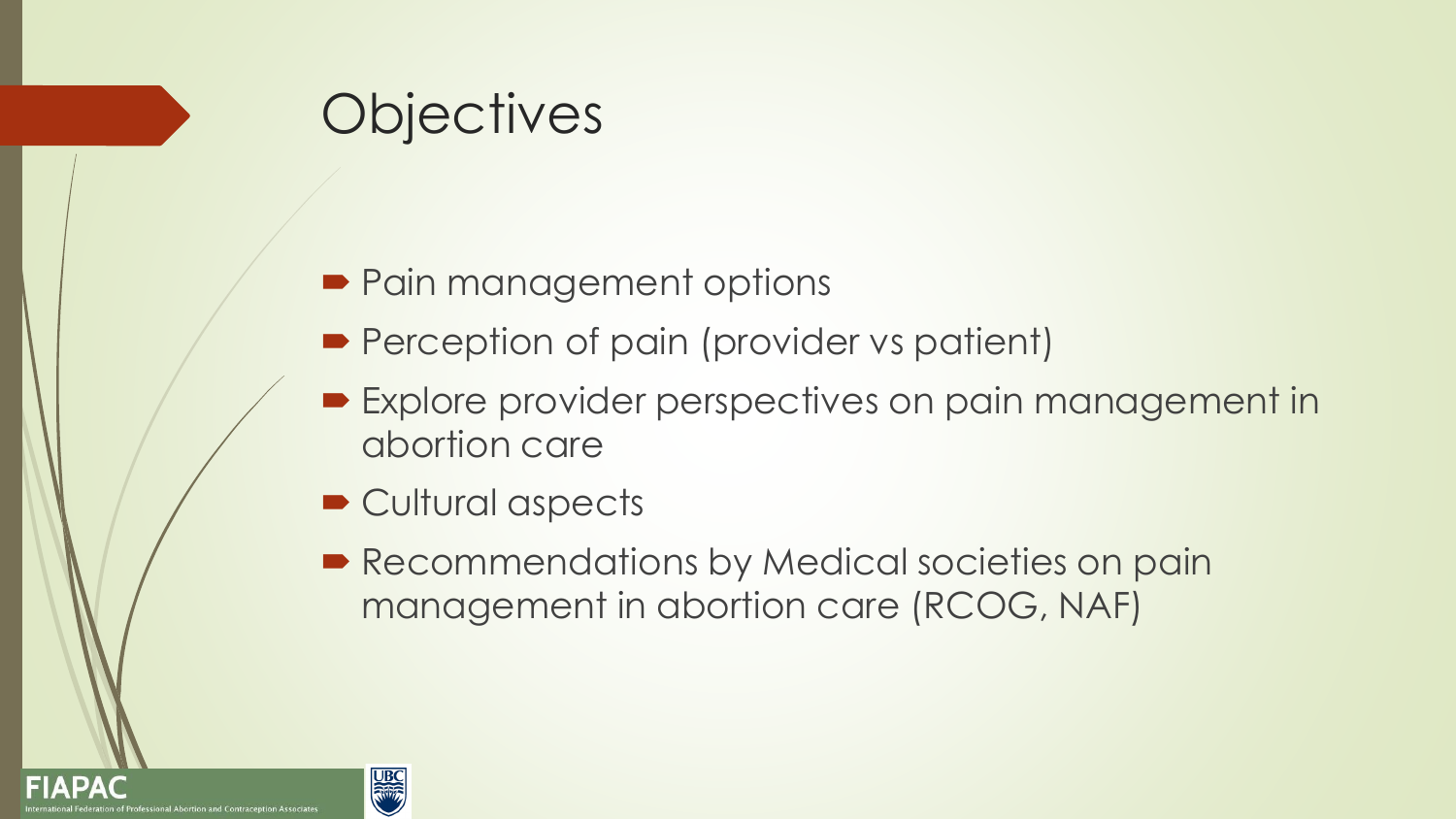# Choice Of Pain Control Methods

- Non-pharmacological methods incl. verbal support and reassurance
- **Local anesthesia**
- Oral analgesics
- Minimal sedation
- Moderate sedation
- Deep sedation
- General anesthesia



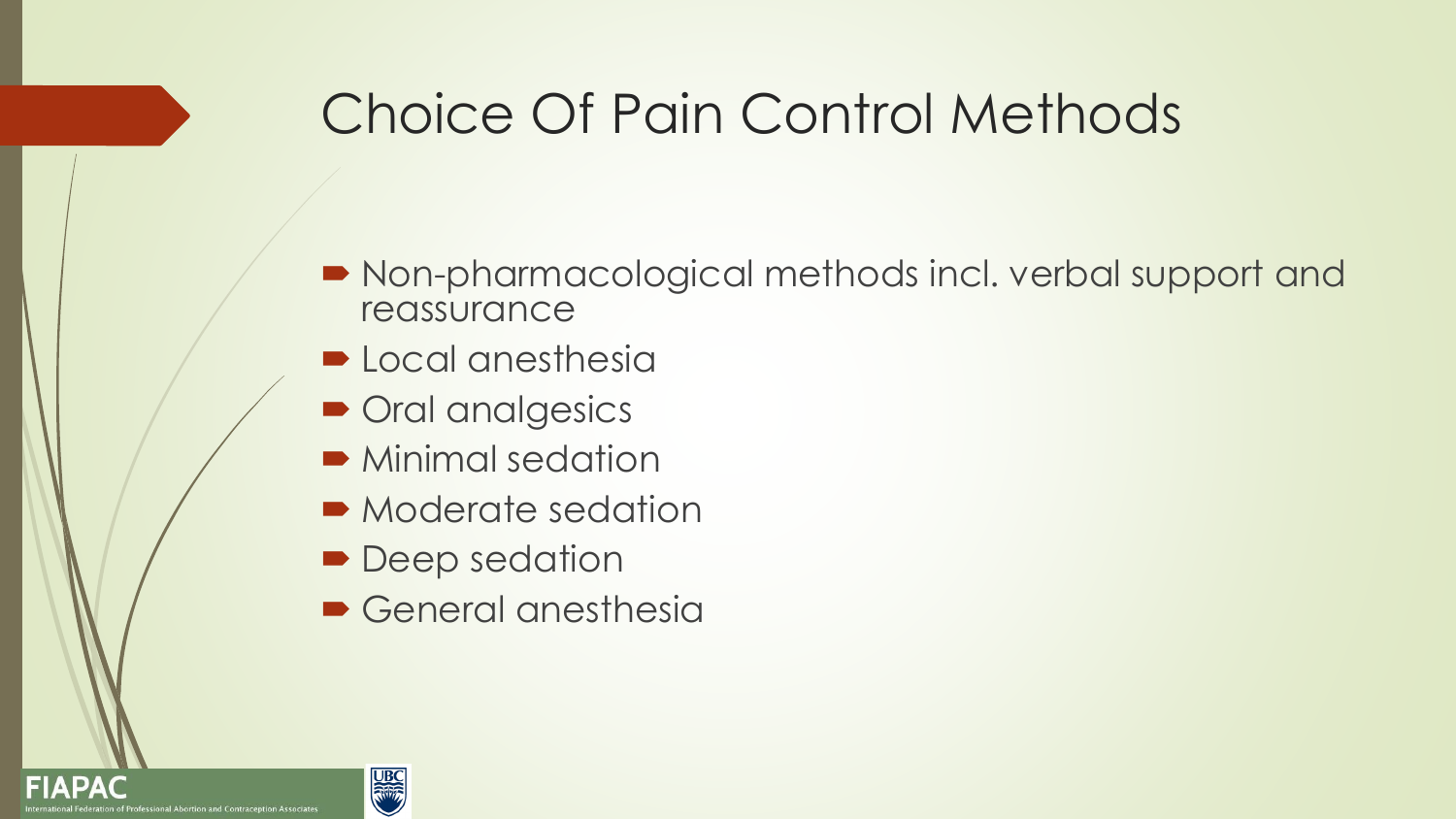#### Anesthesia types: 1st trimester surgical



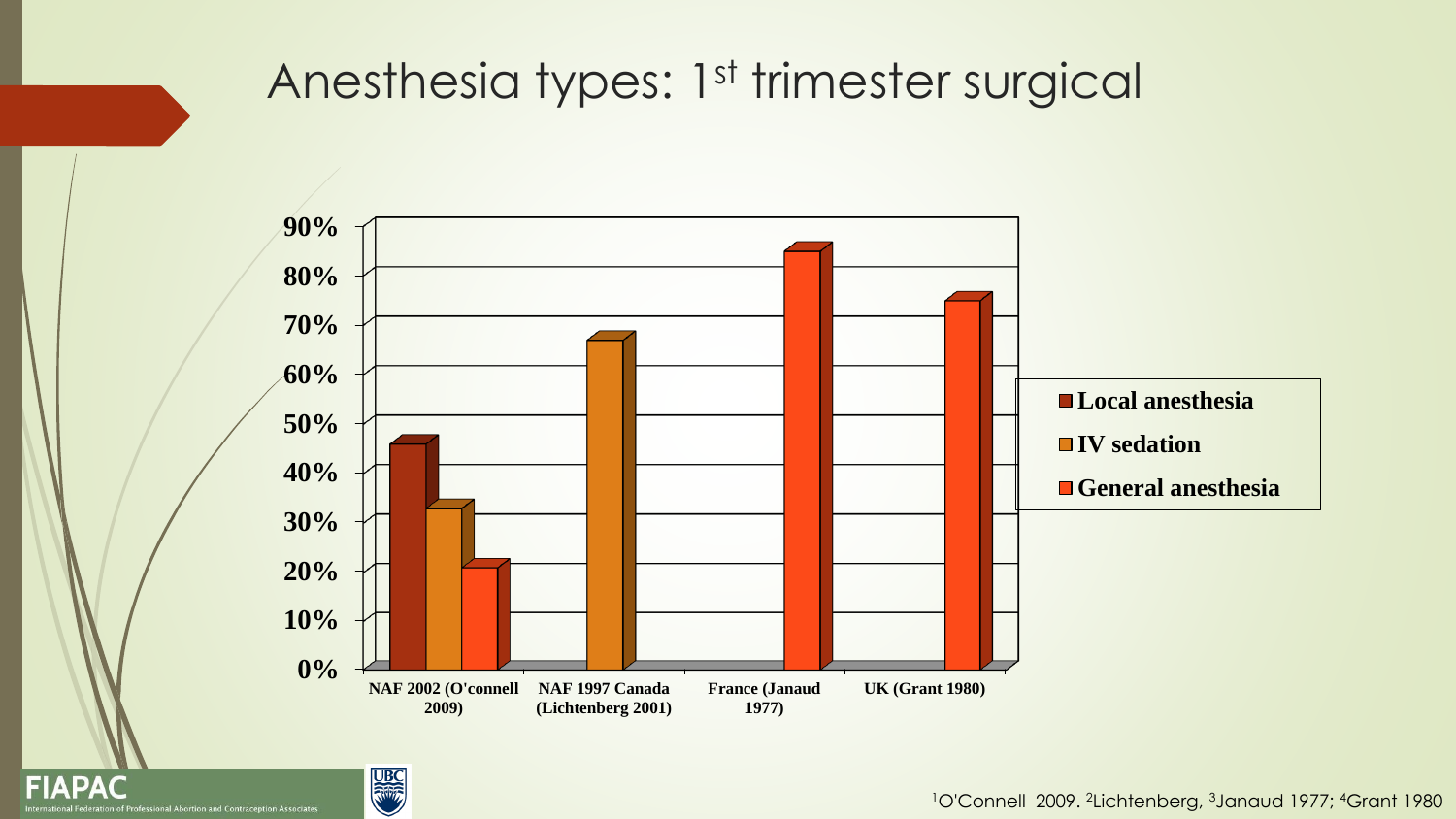### Anesthesia for 2nd trim surgical

#### NAF 2002 survey

- <10% of clinics offered local only or local with oral medication for most (>80%) of their patients
- >40% of clinics offered combined local and intravenous conscious sedation for most (>80%) of their patients
- 25% of clinics offered general anesthesia to most (>80%) of their patients



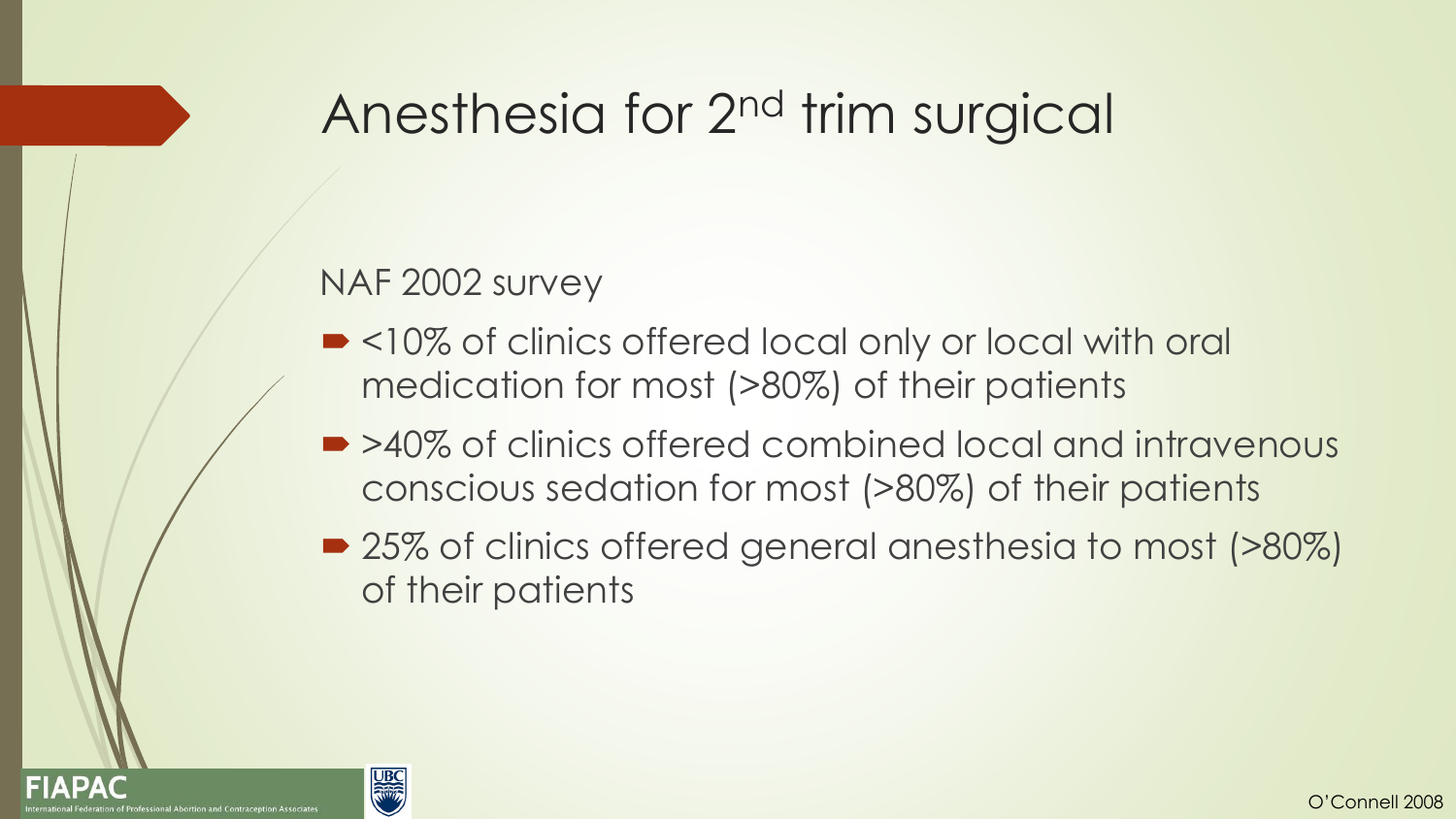#### Who are the providers?

**Physicians and allied health care professionals** 

- **P** providing abortion procedure
- **P**providing anesthesia
- **P** providing abortion related care such as counselling

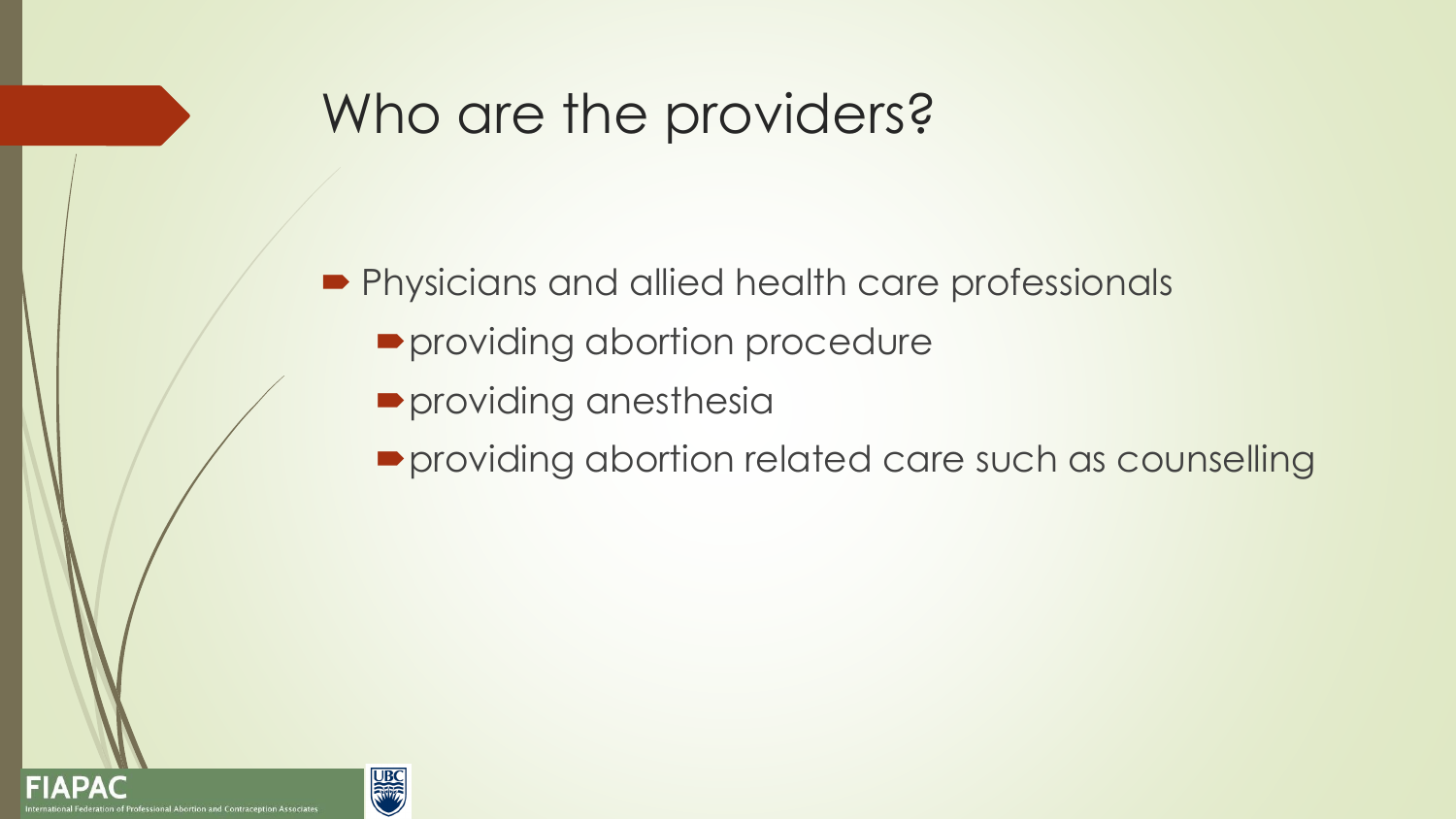#### Patient versus provider perception

- Unfortunately, 78-97% of women report at least moderate procedural pain when local anesthesia alone is used<sup>1</sup>
- Observational study of 2300 women undergoing a 1st trimester surgical abortion under local anesthesia<sup>1</sup>:
	- 97% report some pain, majority moderate;
	- **Doctors underestimate pain as do counselors.**
- Pain correlates with provider; less pain with more experienced provider<sup>3</sup>

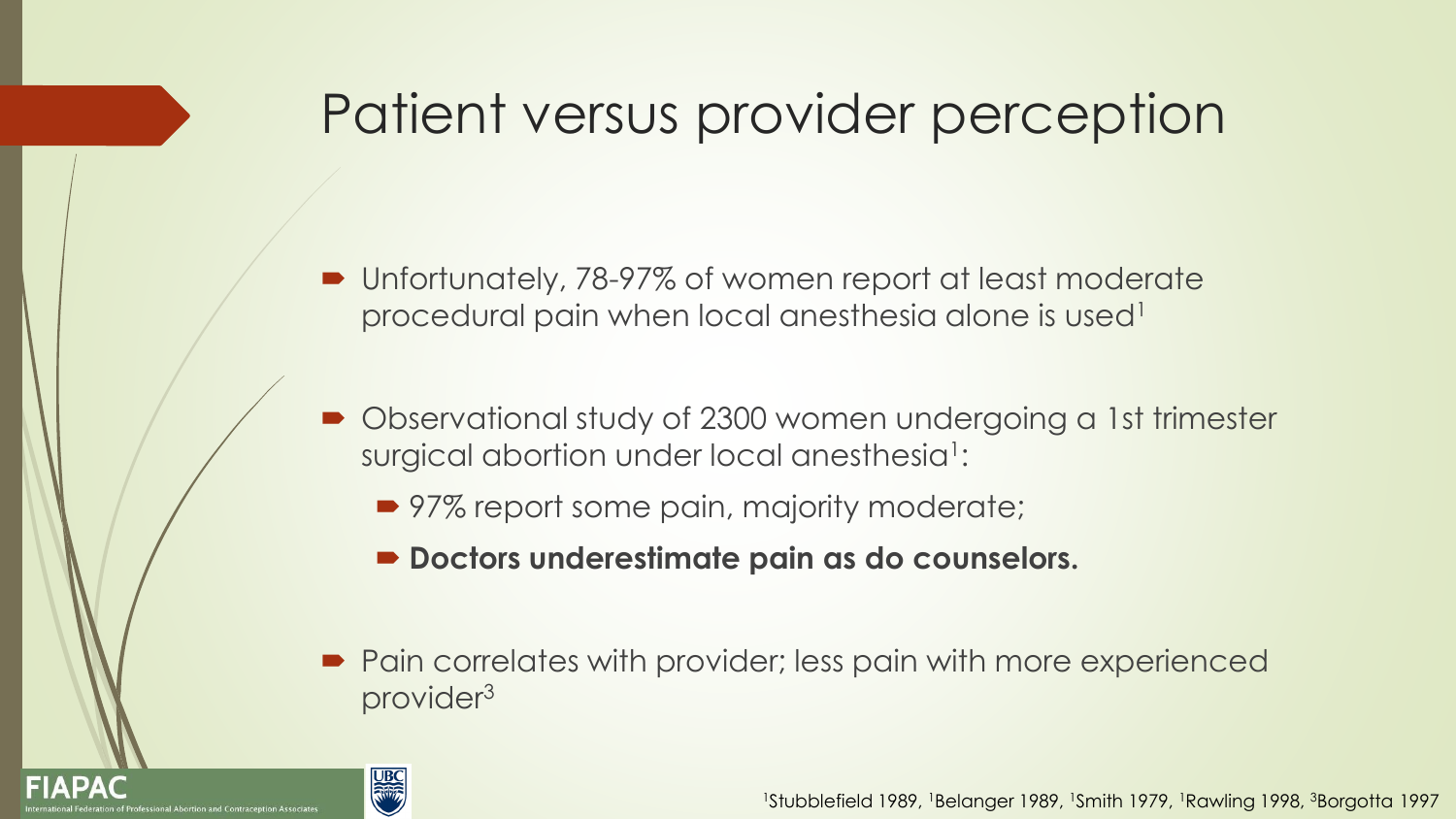



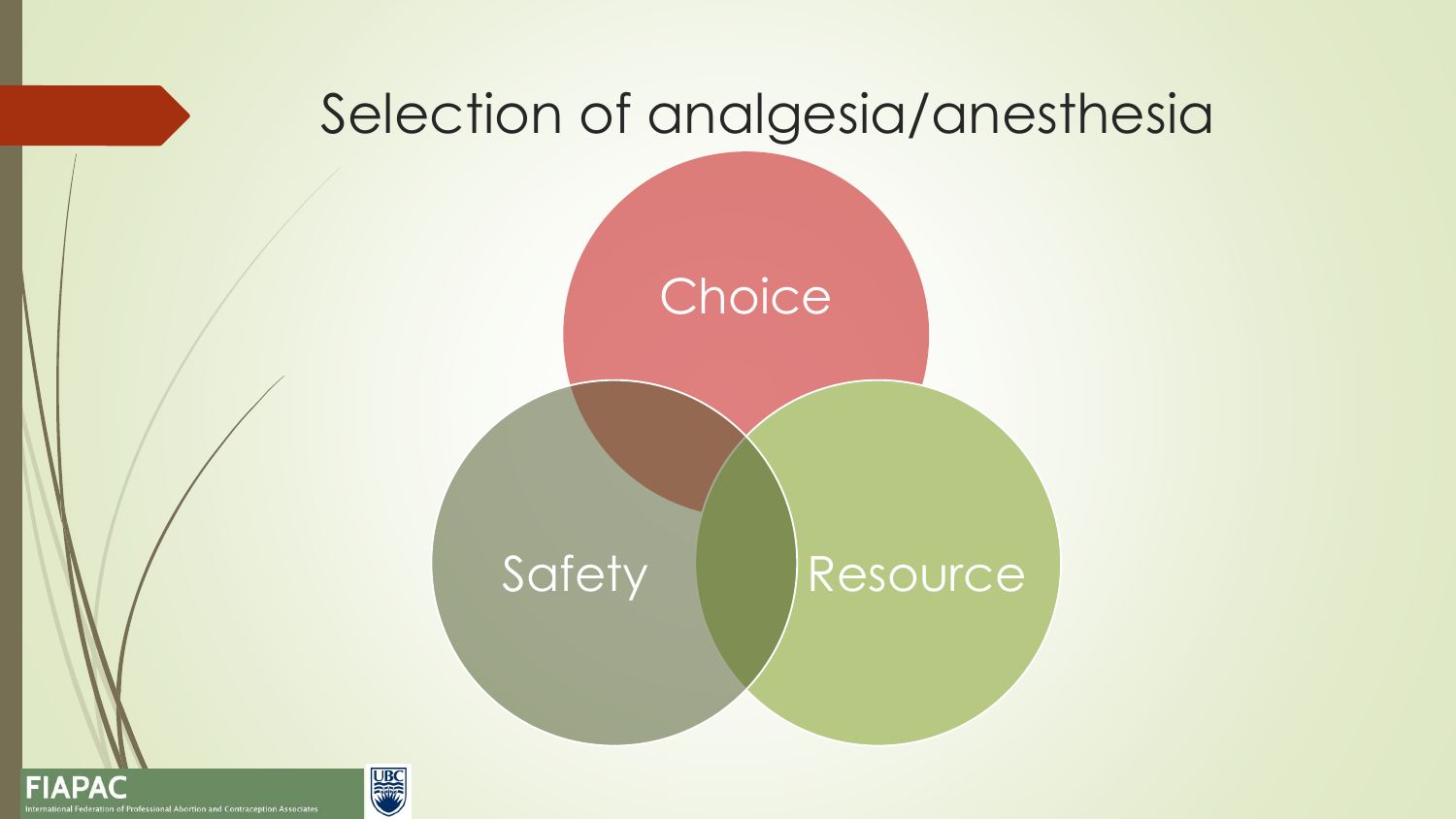

- **Unsafe abortion responsible for 13%** of maternal deaths worldwide, or 47,000 per year<sup>1</sup>
- Mortality  $\approx 0.7$  in 100,000, down from 4.1 in 1972. Six deaths in USA in 2008 related to legal surgical abortion<sup>2,3,4</sup>.
- **Anesthesia-related events account** for 16% of deaths<sup>4</sup>
- Conflicting data regarding safety of local in comparison to general anesthesia<sup>5-8</sup>

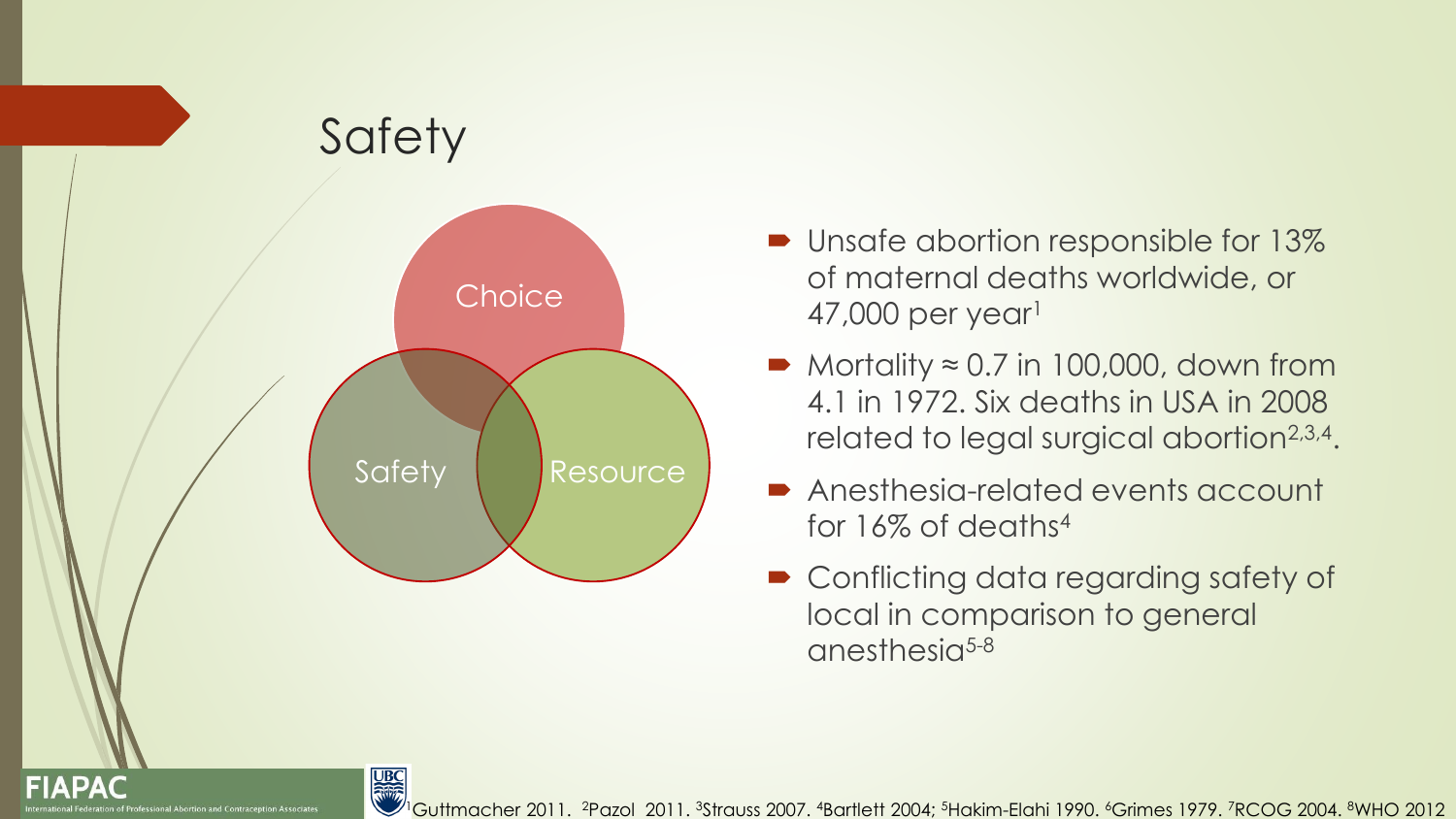

- **Acceptability of pain to** patient, to provider, to society
- **Personal choice versus patient** coice
- Being used to ...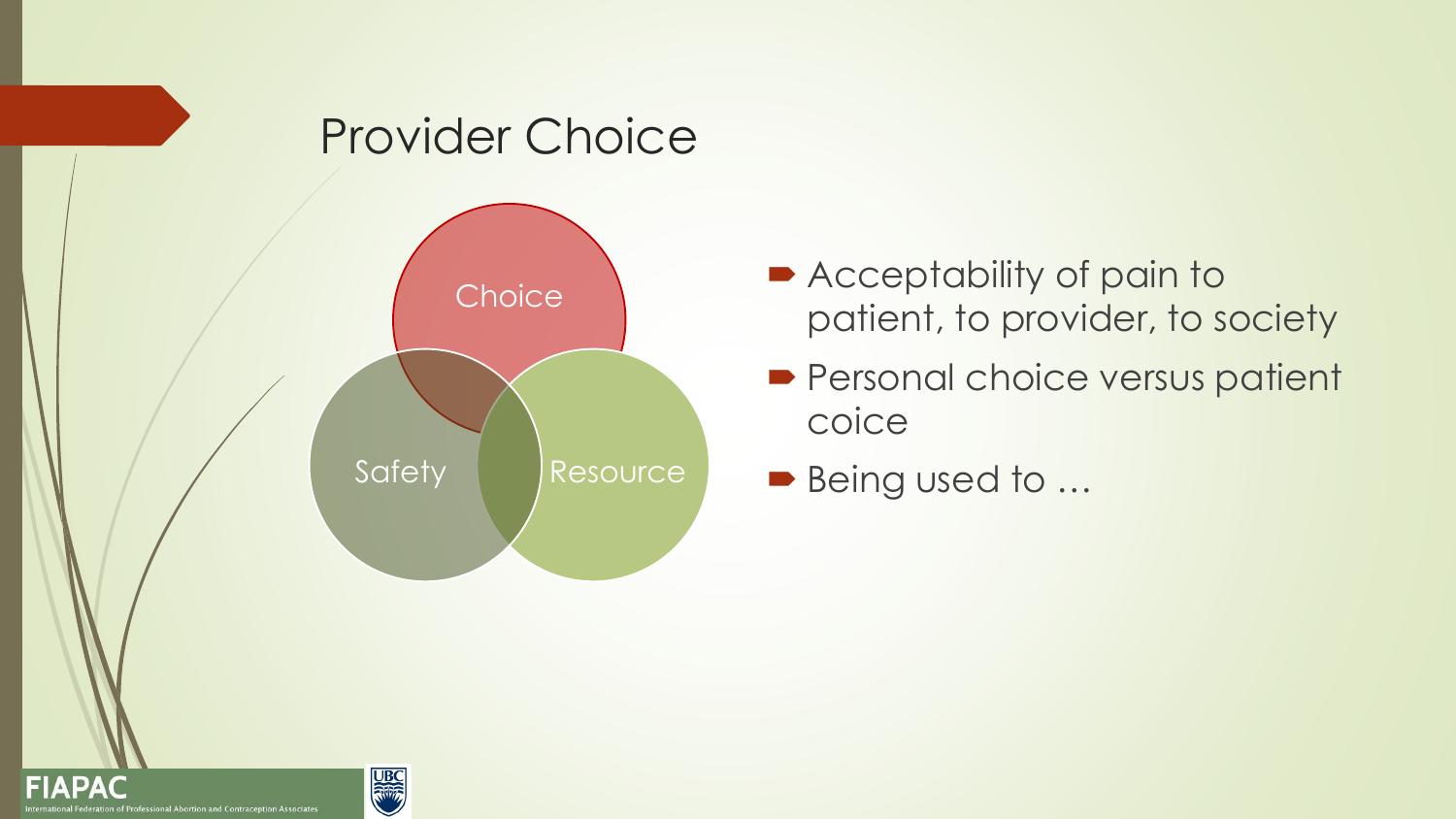#### **Guidelines**

#### RCOG 2011:

- Services should be able to provide surgical abortions without resort to general anaesthesia.
- If conscious sedation is used during surgical abortion, it should be undertaken only by trained practitioners and in line with Department of Health guidance
- Women should routinely be offered pain relief (for example, NSAIDs) during surgical abortion.
- NAF clinical Practice Guideline 2013:
	- Anxiolysis, analgesia, or anesthesia should be provided during abortion procedures for any patient in which the benefits outweigh the risks.



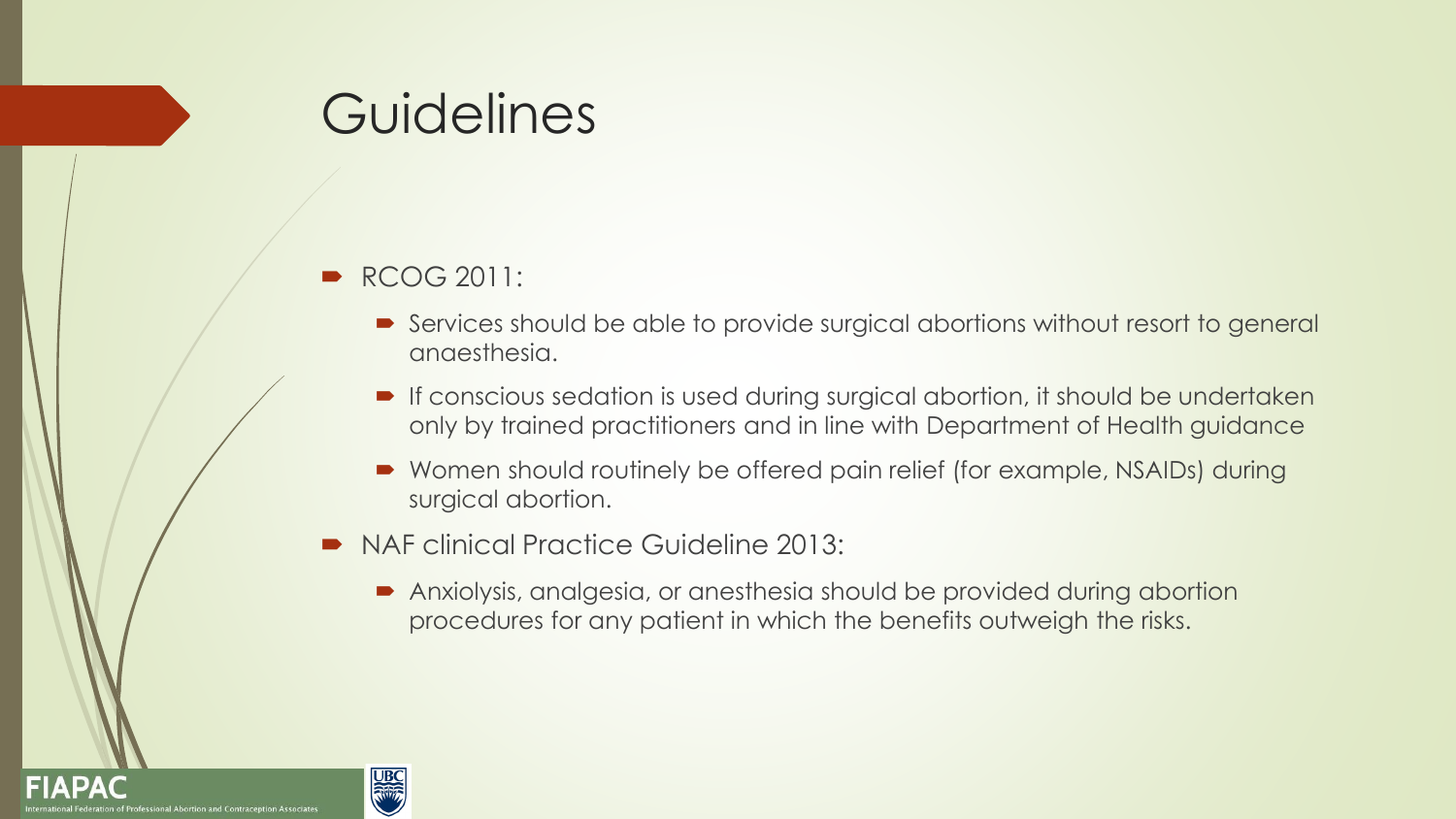# Goals

- **Understanding women's expectations and goals**
- Insuring informed choice
- Challenge our perceptions of patient preference and available choice
- Offering as much choice as possible in your setting and consideration of referral if you are not able to offer what the patient requests
- **•** Arriving at shared objectives
- Maintain as much empowerment as possible during procedure



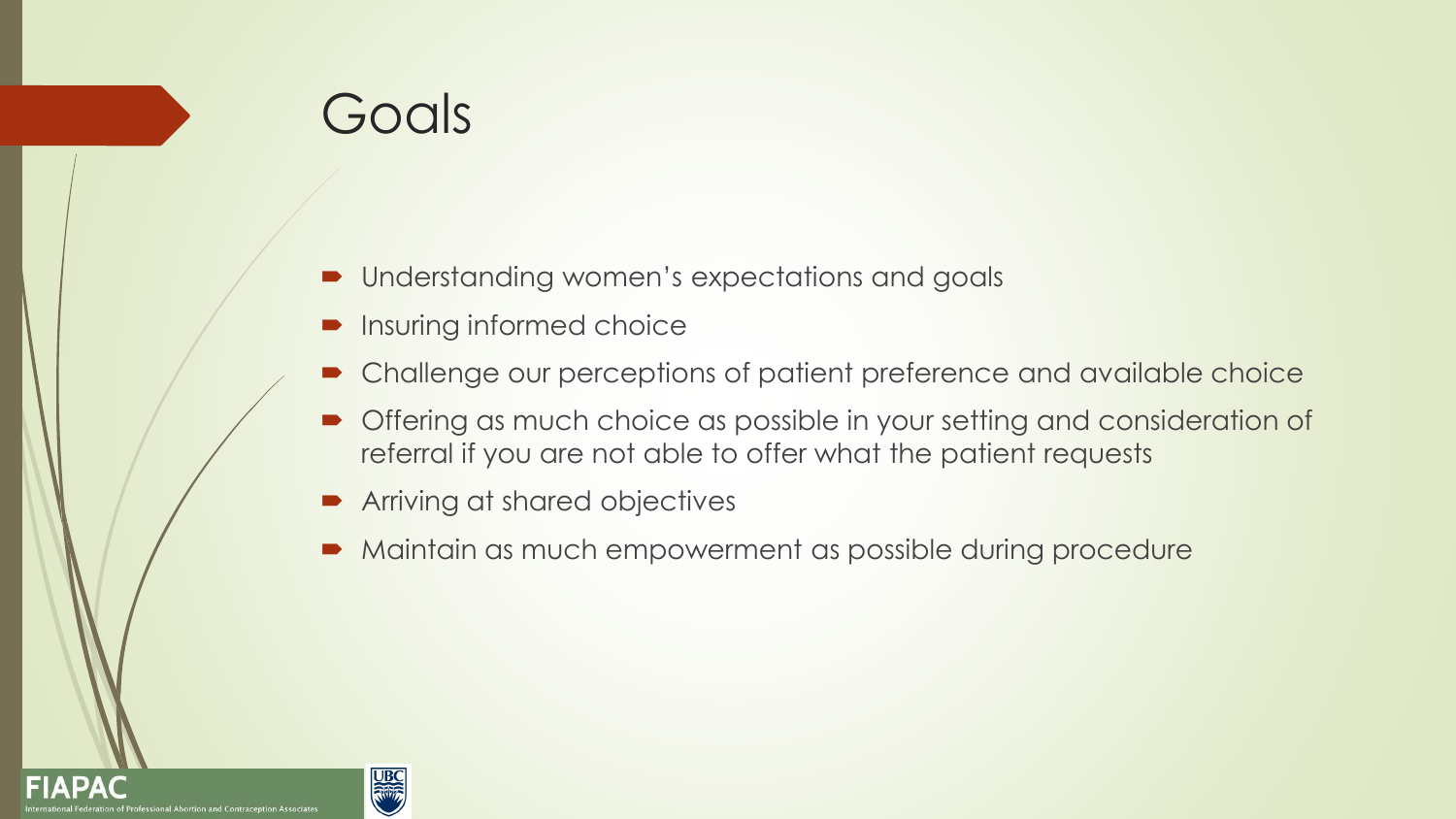#### Resources / References

- Book: Paul, M., Lichtenberg, E. S., Borgatta, L., Grimes, D. A., & Stubblefield, P. G. 2009. *Management of unintended and abnormal pregnancy*. Chichester, W. Surrey: Wiley-Blackwell.
- WHO: World Health Organization Department of Reproductive Health and Research. 2012. Safe abortion: Technical and policy guidance for health systems - 2nd edition, Vol. 2013.
- Society of Family Planning Guidelines
- RCOG: Royal College of Obstetrics and Gynaecology. 2011. The Care of Women Requesting Induced Abortion, *Evidence-based Clinical Guideline Number 7*, Vol. March 1, 2013. London: RCOG Press.
- $\rightarrow$  National Abortion Federation Policy Guidelines 2013
- U S. Medical Eligibility Criteria for Contraceptive Use, 2010. *MMWR Recomm Rep*, 59(RR-4): 1-86.

**UBC** 

14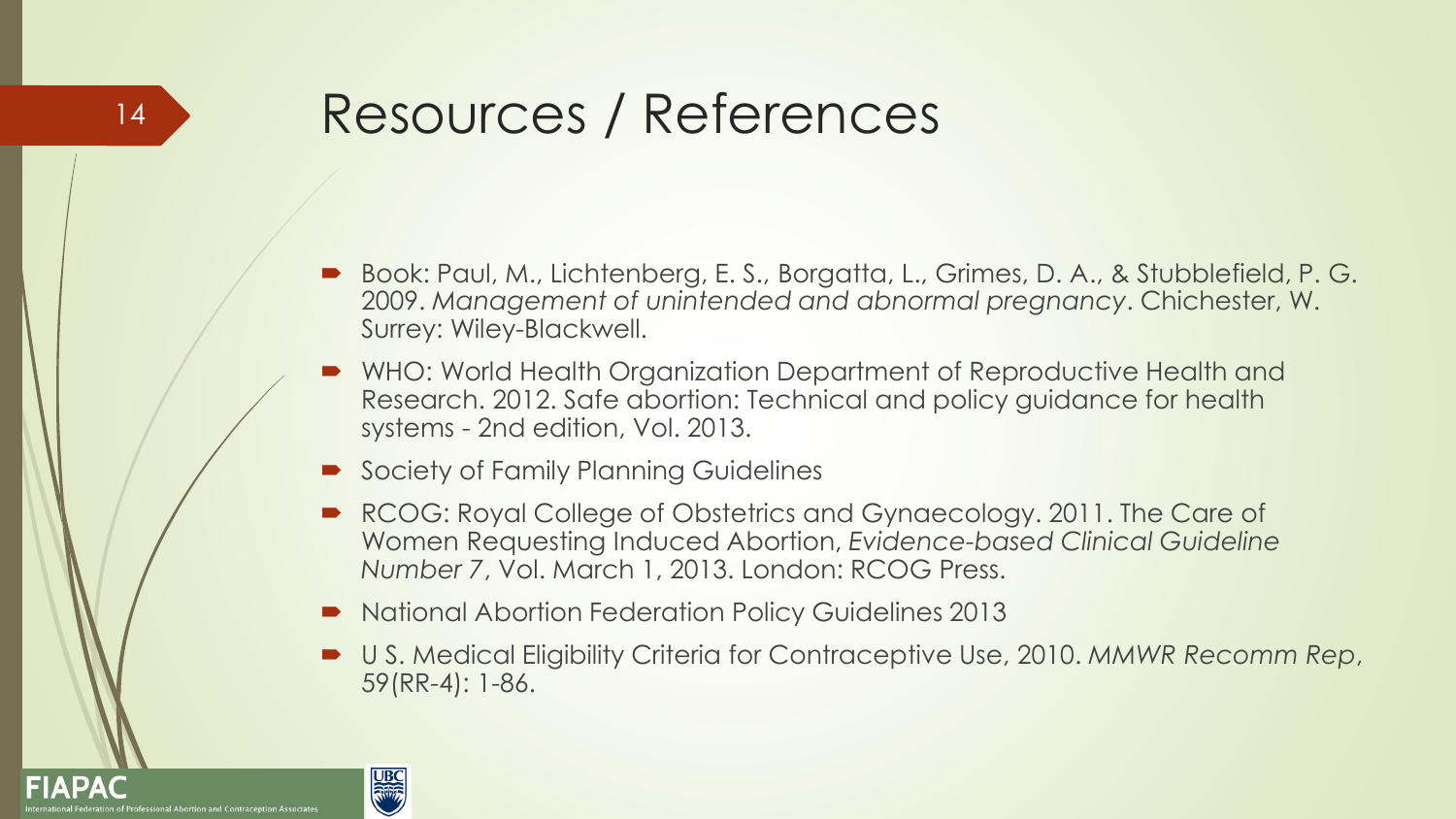15 References

- Bartlett LA, Berg CJ, Shulman HB, Zane SB, Green CA, Whitehead S, Atrash HK (2004) Risk factors for legal induced abortion-related mortality in the United States. Obstet Gynecol 103 (4):729-737
- Belanger E, Melzack R, Lauzon P (1989) Pain of first-trimester abortion: a study of psychosocial and medical predictors. Pain 36 (3):339-350
- Borgatta L, Nickinovich D (1997) Pain during early abortion. J Reprod Med 42 (5):287-293
- Grant IS (1980) Anaesthesia for termination of pregnancy. Br J Anaesth 52 (8):711-713
- Grimes DA, Schulz KF, Cates W, Jr., Tyler CW, Jr. (1979) Local versus general anesthesia: which is safer for performing suction curettage abortions? Am J Obstet Gynecol 135 (8):1030-1035
- Guttmacher (2011) Fact on induced abortion worldwide. Guttmacher Institute. [http://www.guttmacher.org/pubs/fb\\_IAW.pdf.](http://www.guttmacher.org/pubs/fb_IAW.pdf) Accessed 3/22/2011
- Hakim-Elahi E, Tovell HM, Burnhill MS (1990) Complications of first-trimester abortion: a report of 170,000 cases. Obstet Gynecol 76 (1):129-135
- Janaud A (1977) [Abortion in France in 1977]. Contraception, fertilite, sexualite 5 (4):343-349



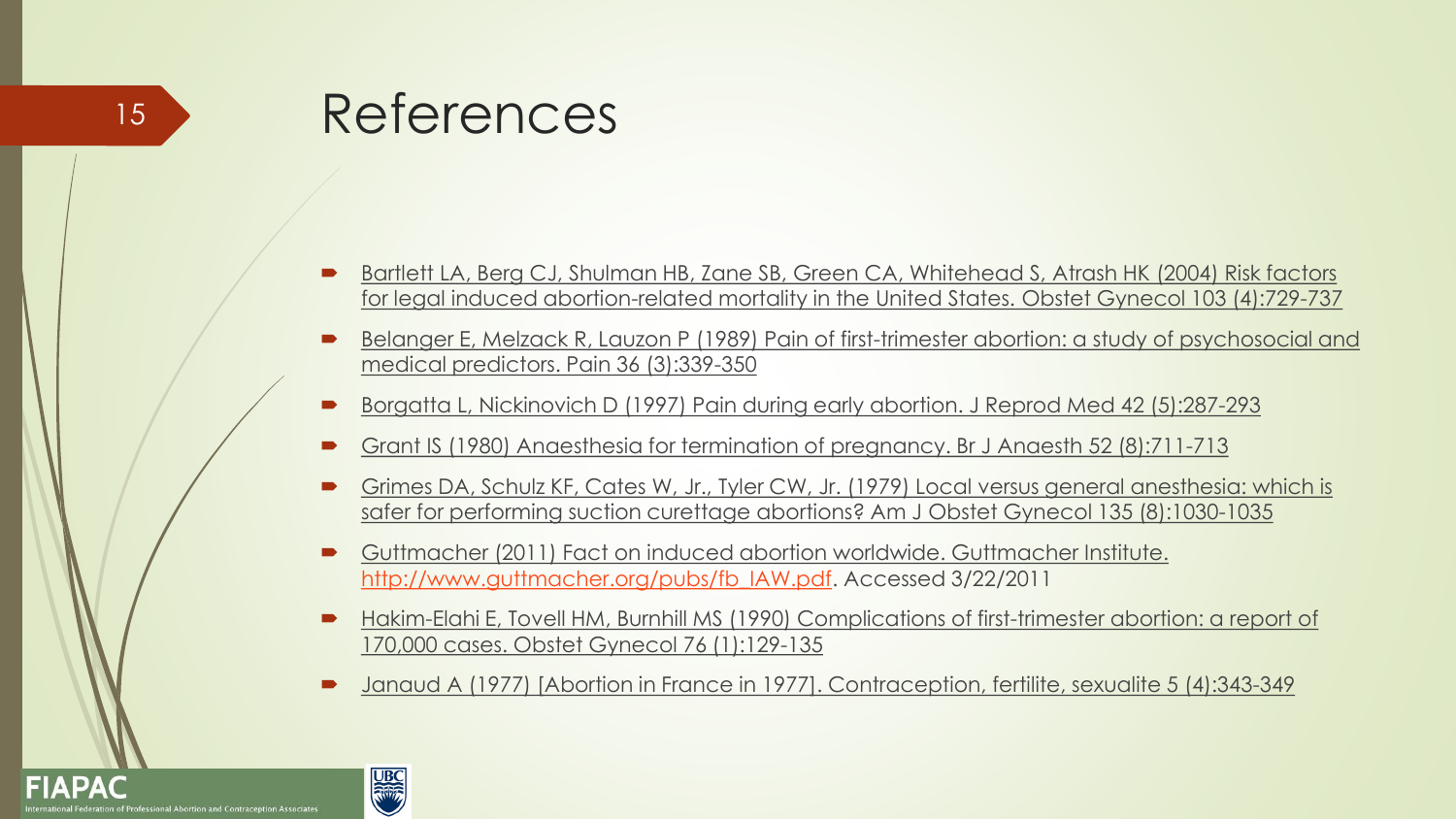#### 16 References cont.

- National Abortion Federation (2013). [http://www.prochoice.org/about\\_abortion/index.html](http://www.prochoice.org/about_abortion/index.html). Accessed August 8, 2013 2013
- O'Connell K, Jones HE, Lichtenberg ES, Paul M (2008) Second-trimester surgical abortion practices: a survey of National Abortion Federation members. Contraception 78 (6):492-499. doi:S0010- 7824(08)00377-6 [pii] 10.1016/j.contraception.2008.07.011
- O'Connell K, Jones HE, Simon M, Saporta V, Paul M, Lichtenberg ES (2009) First-trimester surgical abortion practices: a survey of National Abortion Federation members. Contraception 79 (5):385- 392. doi:S0010-7824(08)00520-9 [pii] 10.1016/j.contraception.2008.11.005
- Pazol K, Zane SB, Parker WY, Hall LR, Berg C, Cook DA (2011) Abortion surveillance--United States, 2008. MMWR Surveill Summ 60 (15):1-41. doi:ss6015a1 [pii]
- Rawling MJ, Wiebe ER (1998) Pain control in abortion clinics. Int J Gynaecol Obstet 60 (3):293-295